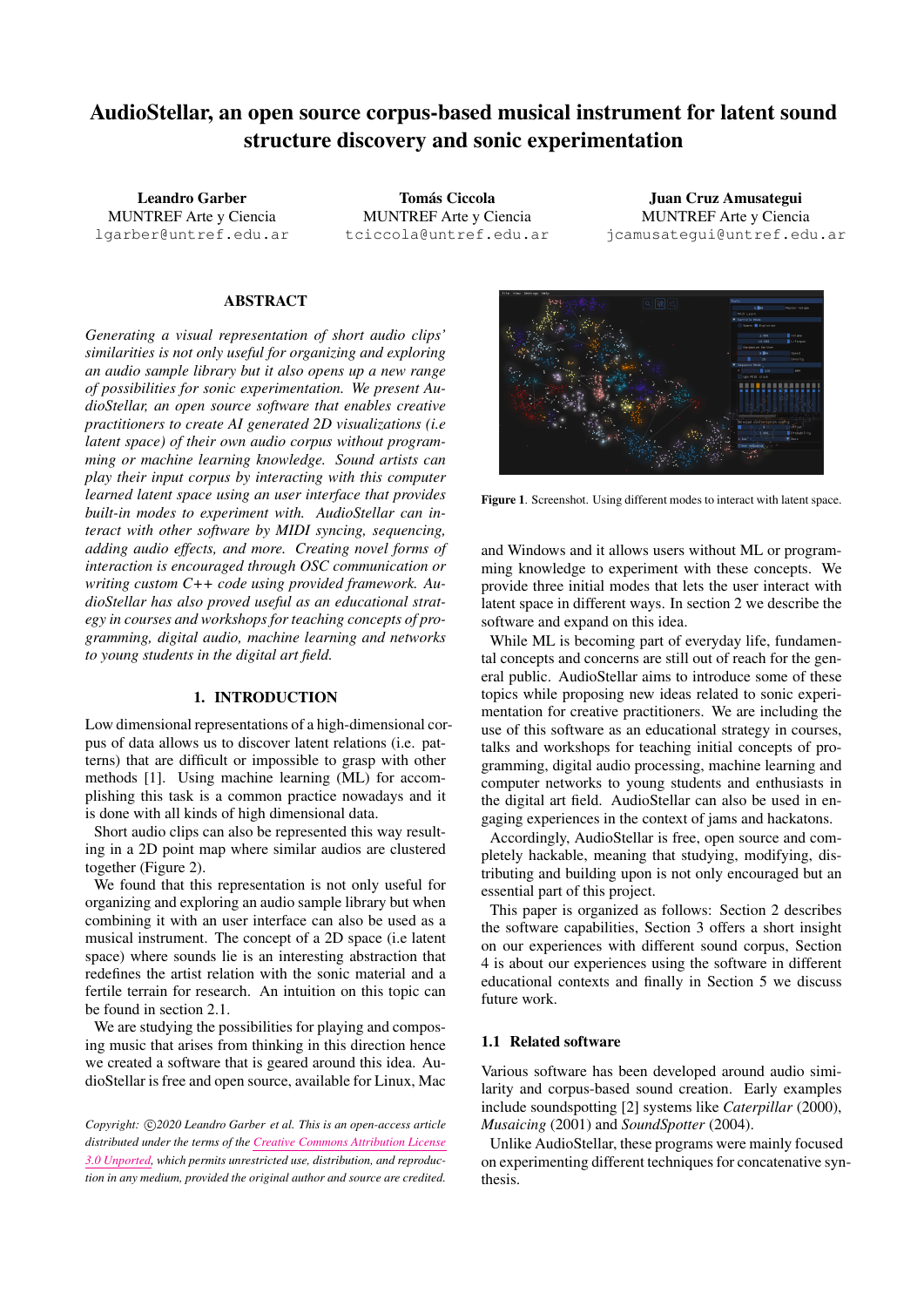*CataRT* (2006) introduced an interactive 2D visualization which allowed to browse and play audio impulses using two user-selectable descriptors[\[3\]](#page-4-2). In our software and in the same way as *FluidCorpusMap* [\[4\]](#page-4-3), the user doesn't have to select which two descriptors work best for the selected dataset since X and Y axis are data-driven and learned by the dimensionality reduction algorithm (more on this in  $2.5$ ).

Recent software like *Infinite Drum Machine* [\[5\]](#page-4-4), *klustr* [\[6\]](#page-4-5) and *XO* [\[7\]](#page-4-6) make use of dimensionality reduction techniques like t-SNE [\[1\]](#page-4-0) to render a 2D map where similar sounding audio clips are placed near each other. The first one is a web experiment, the second one is for exploration only and doesn't feature novel ways of interacting with the visualization and the third one is a commercial software not available for Linux centered around rythmic patterns creation.

*Wekinator* [\[8\]](#page-4-7) is about supervised learning and live performance. Users without programming or ML skills can train models that output a signal for controlling any OSC compatible system (e.g. synths, DAWs or custom applications). While *Wekinator* is being used for sonic experimentation [\[9,](#page-4-8) [10\]](#page-4-9), it is also an interesting tool for ML education [\[11\]](#page-4-10). This twofold aim inspires us to develop our unsupervised, sound specific approach.

# 2. SOFTWARE DESCRIPTION

<span id="page-1-2"></span>We've put together an unsupervised learning pipeline to generate an interactive 2D point map that allows to browse and play audio samples in novel ways using various innovative sonic exploration modes.

The software requires no programming or ML skills and can process a user-selectable folder containing audio files to generate a *sound map* placing each audio file as a point in a 2D space. Nearby points correspond to spectrally similar sounds (i.e. similar timbre) while far away points are dissimilar ones. This enables the creative practitioner to explore a sound library or field recording aided by AI that reveals a latent structure present in the input sound files.

<span id="page-1-0"></span>

Figure 2. Screenshot. Similar audios are clustered together in latent space. Some human labeled groups found in default dataset.

Current version is 0.10.0.

It is free, open source, cross-platform and can be downloaded at <http://audiostellar.xyz>

Source code can be found at [http://gitlab.com/](http://gitlab.com/ayrsd/audiostellar) [ayrsd/audiostellar](http://gitlab.com/ayrsd/audiostellar).

## <span id="page-1-1"></span>2.1 Latent space

The space learned by the ML pipeline (i.e where 2D points representing the audio clips lie) is called latent space. It is a representation of the input audio clips that are encoded for achieving a semantically (e.g dark, resonant, noisy) meaningful space. Computer suggested semantics are data-driven and will adapt for each set of audios. X and Y axis are usually hard to interpret but audios with similar timbre, pitch, amplitude, envelope or a mix of these will cluster together forming groups that the user can interpret. As can be seen, complex sound characteristics that are relevant to each dataset are learned, unveiling a structure of relations between the sounds that was already present in the data itself but hard to grasp.

## 2.2 Sampling as a journey

Artists using other ML systems (e.g. GAN architectures [\[12\]](#page-4-11)) are discussing heuristics on how to traverse latent space in a meaningful, creative way [\[13,](#page-4-12) [14\]](#page-4-13). Traversing latent space in this context means generating sequences of images from an input trajectory in an infinite often highdimensional space.

Although in our context only points generated from the input corpus are playable (see [5\)](#page-3-2) similar considerations apply to AudioStellar as multiple trajectories can also be defined. Playing samples becomes a journey through latent space as the user experiments with included modes for traversing it. Custom heuristics are possible through OSC or coding a custom mode in C++ (see [2.4.2\)](#page-2-1).

## 2.3 Modes

AudioStellar features three modes, an exploration mode for analysing the generated map and listening to the learned relations, a particle mode that lets the user cast configurable moving particles that play the samples as they move in 2D space resembling granular synthesis, and finally a sequence mode that lets the user draw constellations made from the points on the map and play them in a sequenced fashion using distance as rhythm. Figure [1](#page-0-0) is a screenshot of these modes operating all at once.

#### *2.3.1 Explorer mode*

This is the default mode. Dragging the mouse through the screen will play sounds and explore the sound corpus. In this mode, sounds can be mapped to MIDI notes to be played by a MIDI controller or software. It also supports touchscreens that allows an expressive way to interact with the software using the fingers.

## <span id="page-1-3"></span>*2.3.2 Particle mode*

This mode allows to cast particles that traverse space and play nearby sounds (when the distance between a particle and a sound is below a threshold it will play). Its basic parameters are: the lifetime (how much time until particles disappear) and an individual volume (independent from the master volume).

This mode offers different *models* to choose from, which change how particles move in space:

• Swarm model: particles display random walk-style erratic behaviour. Additional parameters include the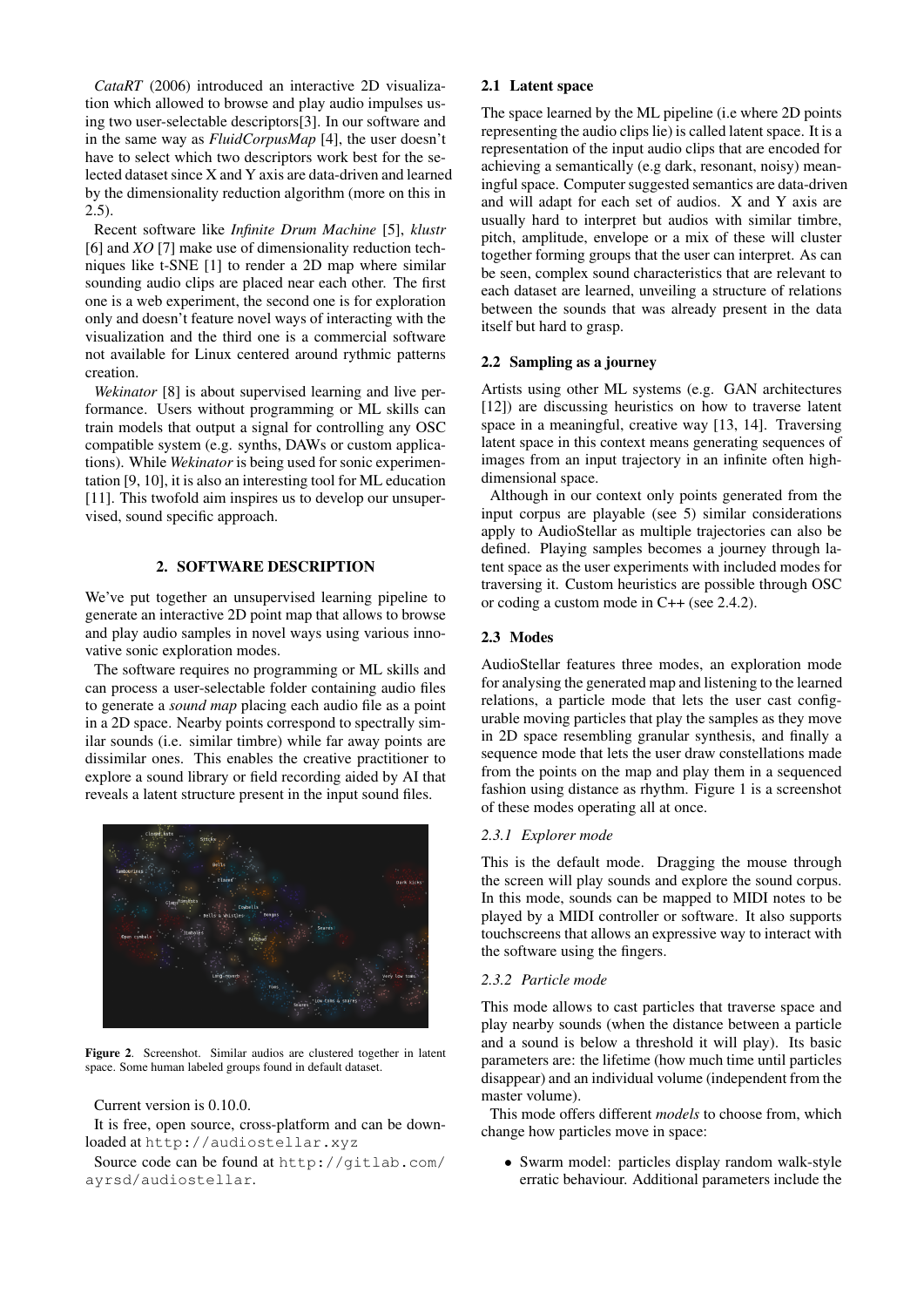magnitude of the resulting *jiggle* and its velocity (direction and speed of movement).

• Explosion model: particles are cast in an explosionlike radial expansion. Additional parameters include the density (number of particles that are cast with each emission) and speed in which particles radiate from the center point.

Using the MIDI protocol, one can assign a region of the space to a MIDI note and thus, cast particles using a MIDI controller. This, paired up with the possibility of assigning mode parameters to MIDI Control Change (CC) messages, opens up different possibilities for live performing.

This mode is specially suitable to create sound textures and clouds, specially when setting particle groups to move slowly through space, thus generating slowly evolving sounds (due to timbrical similarities in nearby points).

## *2.3.3 Sequence mode*

This mode allows to create *space aware* rhythmic sequences. Using the mouse cursor you can select sounds and form a constellation. This will be interpreted by the software as a rhythmic sequence where the timing is defined as a quantization of the distance between the sounds forming it. You can have multiple sequences running in parallel. Each sequence have multiple parameters to control: Volume, Bars (defining overall sequence length relative to a global clock in Beats Per Minute), offset (offsets the sequence forward by a sixteenth note), probability (of the next sound being played or not). This set of parameters can all be controlled via MIDI.

# 2.4 Interaction with hardware and software

## *2.4.1 MIDI*

Users can plug their hardware controllers or connect with other software using the MIDI protocol. Tempo syncing is also available via MIDI clock.

Sounds can be mapped to a MIDI note and faders to CC messages using built-in MIDI Learn feature. *Particle Mode* allows to map MIDI notes to regions in space where particles will be emitted (see Section [2.3.2\)](#page-1-3).

# <span id="page-2-1"></span>*2.4.2 OSC*

Mobile devices can be connected as surface controllers using popular apps like TouchOSC. Nearly all faders can be easily controlled this way. We provide a TouchOSC template to get started.

Another interesting range of possibilities comes from taking advantage of other existing programming languages to control the software through its OSC API. This allows any user to develop new and interesting ways of traversing the latent space and controlling existing parameters. We provide PureData, Max, Python and Processing examples to get started but any language that has an implementation of OSC can be used. We've seen artists using this feature for creating their own physical musical interface, sound object but also installations, generative works and performances.

Another good example that has an early support in the last version of the software is the live coding environment TidalCycles<sup>[1](#page-2-2)</sup>. Since the language itself and its sound engine (a custom made library programmed in SuperCollider) are totally decoupled, it was possible to replace it with AudioStellar. This early implementation takes advantage of the possibility of naming clusters and then, from TidalCycles, treat them as sample folders. The idea is to be able to control other parameters of sounds in the future (gain, speed of playback, pan, effects, etc).

## *2.4.3 JACK and SoundFlower*

Linux users can use JACK audio connection kit to connect its audio output to any DAW or effect rack to record and add effects. Similarly Mac users can use SoundFlower. It is possible to route individual sounds or clusters to specific outputs so as to assign different effects to each.

#### *2.4.4 Ableton Link*

We are considering adding Ableton Link support for syncing with other popular software. In the meantime, it is possible to MIDI sync AudioStellar with other software that already support Ableton Link.

## <span id="page-2-0"></span>2.5 Machine learning pipeline

The user selects a folder and the program will search for MP3 or WAV files in that folder and any subfolder. The audio data from each file is truncated to a user selectable length (or zero-padded if it is shorter). For stereo files the right channel is discarded. Feature extraction stage is executed for each audio file and the resulting matrix is converted to a long vector. User can choose any combination between Short-term Fourier Transformation, Mel Frequency Cepstral Coecients, spectral centroid, chromagram and Root Mean Squared amplitude. Vectors are stacked together obtaining a matrix where rows represents audio files. The first dimensionality reduction stage is performed using principal component analysis (PCA). The program keeps as many components as needed for explaining 98% of the variance. The software then apply a second dimensionality reduction stage for obtaining just 2 variables for each audio file. Options are t-SNE[\[1\]](#page-4-0), UMAP[\[15\]](#page-4-14) or PCA. The result is then saved to a JSON file that will also contain user's session information.

Clustering is performed in 2-dimensional space and it is used for coloring the points. We are using DBScan [\[16\]](#page-4-15) algorithm and it is possible to modify its parameters from the main application.

<span id="page-2-3"></span>

Figure 3. Machine learning pipeline.

Current pipeline runs well on any modern laptop and it doesn't require GPU. Refer to Figure [3](#page-2-3) for a descriptive diagram.

## 2.6 Help

The software features a basic tutorial to get users started quickly and all buttons and faders have a corresponding

<span id="page-2-2"></span><sup>1</sup> <https://tidalcycles.org/>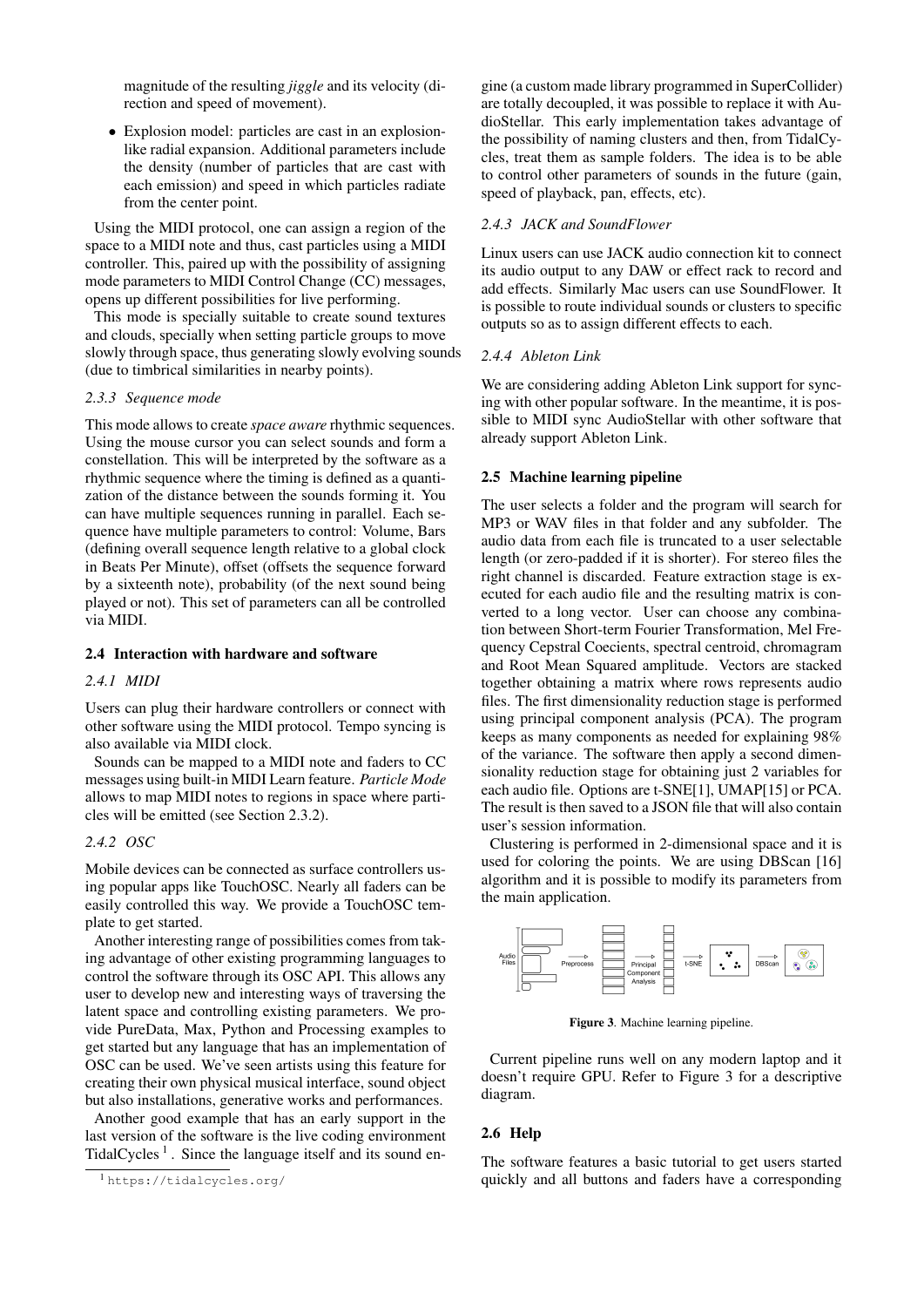help tooltip. Video tutorials will be available on YouTube later this year.

## 2.7 Programming specifications

We've chosen to build our application using C++ frame-work openFrameworks<sup>[2](#page-3-3)</sup> to use a tool that is already familiar in the digital arts field. We are also using following addons: ofxAudioFile, ofxConvexHull, ofxImGui, ofxJSON, ofxMidi, ofxOsc, ofxPDSP, ofxSimpleTimer and ofxTweener.

The ML pipeline is written in Python using libraries sklearn [\[17\]](#page-4-16), scipy [\[18\]](#page-4-17) and librosa [\[19\]](#page-4-18) among others. Everything is packed together using pyinstaller [\[20\]](#page-4-19).

## <span id="page-3-0"></span>3. CORPUS BASED SONIC EXPERIMENTATION

The sonic result that a user can get out of the program will be in part defined by the heuristics used to traverse latent space but it is evident that the sound corpus being used will be the main factor.

The first approximation to test the software was using short percussive sounds from a drum machine sample pack. This is the default dataset that is shipped with AudioStellar and it gives a clear understanding of how the ML pipeline is performing. This kind of corpus is great for rhythmic experimentation assisted by the computer but it puts out much of AudioStellar's possibilities.

As our understanding grew, we started experimenting with other types of corpus. Choosing a long recording and cutting it by a fixed length (or on its onsets) and then using the resulting bits as a new corpus is one of our favorites. Constellations of similar sounds unveil and it is possible to analyze any piece timbrically and learn from it. Of course using this material for a remix is also great. For example chopping a singing track into short samples will result in a map that separates vowels, consonants, breathing, empty spaces and micro noise. One can then use sequence mode for a rythmic base or particle mode for getting a sonic cloud.

Other experiments include using a corpus of different acoustic instruments playing a scale and create musical phrases or pitched clouds, etc.

Much of this kind of experimentation is yet to be done and this is definitely part of our future research.

#### 4. EDUCATION

<span id="page-3-1"></span>Last year we included AudioStellar in courses, workshops and talks. One of our motivations for including AudioStellar in these is to introduce hard science topics and technical skills in a creative, ludic, hands-on manner.

We would like to encourage people from artistic fields to appropriate this new technology from a critical perspective for new ideas to emerge. Likewise, we are interested in people from hard sciences fields to use the tools they are currently using from a new perspective.

In this sense, our AI & Art course was a perfect place for students from both types of disciplines to meet and work together.

#### *4.0.1 AI & Art course*

It was an 8-days weekly crash course<sup>[3](#page-3-4)</sup> that we gave twice last year where students learn the fundamentals of ML and we offer tools and ideas to apply this concepts to art.

Assistants were from very differents fields: electronic arts undergraduates, contemporary artists, electroacustic music composers but also physics and computer science undergraduates, graduates and professors.

In the third day we used AudioStellar to introduce topics of unsupervised learning (dimensionality reduction and clustering but also bias and fairness), audio features and signal processing (STFT, spectral centroid, visualization), jupyter notebook and python libraries numpy, librosa, matplotlib and sklearn.

At the end of the course students presented work-in-progress pieces at the WIP festival<sup>[4](#page-3-5)</sup> we hosted with other teachers.

## *4.0.2 Workshop at DuraznoConf*

We gave a 4-hours workshop at DuraznoConf<sup>[5](#page-3-6)</sup> in Uruguay where we introduced some of the concepts of the AI & Art course but in a very reduced manner. We recorded the assistants in a series of tasks involving saying their name, numbers, clapping and such and then we analyze that corpus using the software. Discussions around very basic characteristics of audio arised like envelope, timbre and pitch that were easily exemplify using the software.

At the end of the workshop we made a (quite noisy) notebook jam.

#### *4.0.3 Talks*

We gave a talk at *Museo de Arte Latinoamericano de Buenos Aires* for a general public. We provided intuitions on machine learning topics centered around the concept of models, latent space, bias and fairness. Assistants downloaded the software and could grasp some these ideas in a handson manner.

We also gave several talks at *Universidad de Tres de Febrero* for electronic arts undergraduates to encourage the use of the software and introduce some basic unsupervised learning concepts.

## 5. FUTURE WORK

<span id="page-3-2"></span>We consider AudioStellar is still in an early development stage although completely usable and stable. We encourage artists and programmers to try it out and collaborate by giving feedback, writing code and uploading tutorials and examples.

We've started a series of video tutorials that will be available in YouTube and will first cover the basics for using the software but will also feature related topics for hacking it.

We are moving forward adding flexibility and usability by introducing the concept of *units*. Units will replace *modes* and will be similar to tracks in a DAW: every unit will have its own volume, effects, inputs and outputs and there will be a type of unit for each mode, for example the user will be able to have several particle swarms with different effects.

<span id="page-3-3"></span><sup>2</sup> <http://openframeworks.cc/>

<span id="page-3-4"></span> $3$ https://i3a.qitlab.io/curso/

<span id="page-3-5"></span><sup>4</sup> <http://ccmatienzo.com.ar/wp/events/wip-2/>

<span id="page-3-6"></span><sup>5</sup> <http://https://duraznoconf.uy>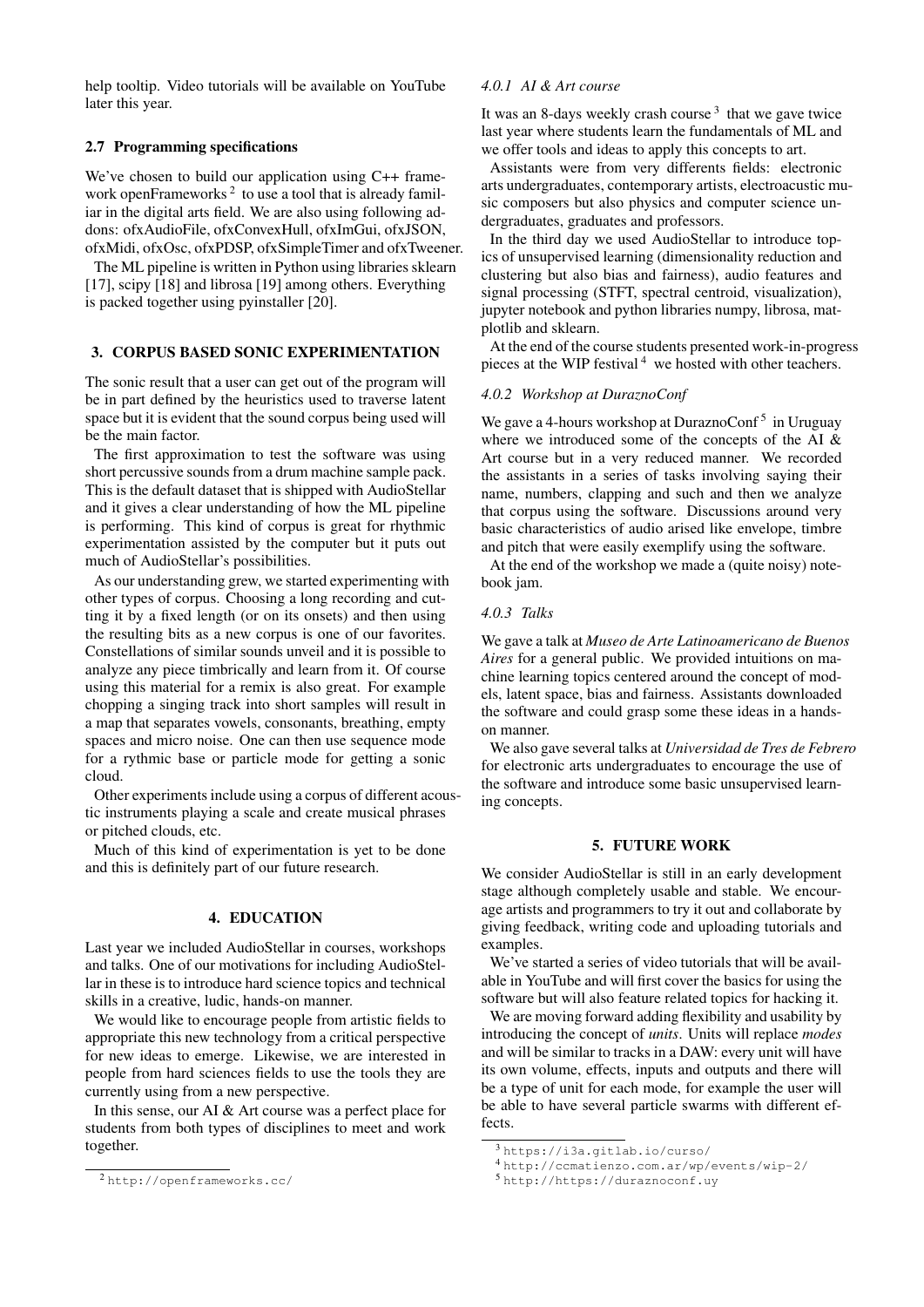We are studying generative ML algorithms [\[21,](#page-5-0) [22\]](#page-5-1) with the goal of generating samples in the empty spaces of the latent space.

We found that for our current pipeline audio clips lengths are very relevant. The result tends to cluster sounds together giving too much importance to the length, even when they are timbrically different. We are studying ways of encoding audio features to a fixed length vector that were successful in speech technology [\[23\]](#page-5-2) in order to remove length from the criteria.

We would like to incorporate an easy-to-use tool for chopping large audios into smaller ones by a fixed length or by its onsets.

## Acknowledgments

We would like to thank interns Sofia Efrón and Sabrina Garcia, whom have recently joined our research group, for their collaboration. Also, the whole MUNTREF Arte y Ciencia<sup>[6](#page-4-20)</sup> core team for helping us disseminating our activities. Miguela García Pannelli for her support and graphic design. Last but not least, Mariano Sardón for making our research group a reality.

## 6. REFERENCES

- <span id="page-4-0"></span>[1] L. v. d. Maaten and G. Hinton, "Visualizing data using t-SNE," *Journal of Machine Learning Research*, vol. 9, no. Nov, pp. 2579–2605, 2008.
- <span id="page-4-1"></span>[2] M. Casey, "Soundspotting: A New Kind of Process?" in *The Oxford Handbook of Computer Music*, Apr. 2011.
- <span id="page-4-2"></span>[3] D. Schwarz, G. Beller, B. Verbrugghe, and S. Britton, "Real-Time Corpus-Based Concatenative Synthesis with CataRT," *9th International Conference on Digital Audio Effects (DAFx)*, pp. pp.279–282, 2006.
- <span id="page-4-3"></span>[4] G. Roma, O. Green, and P. A. Tremblay, "Adaptive Mapping of Sound Collections for Data-driven Musical Interfaces," in *NIME'19*, 2019.
- <span id="page-4-4"></span>[5] M. Tan and K. McDonald, "The Infinite Drum Machine Experiments with Google." [Online]. Available: <https://experiments.withgoogle.com/drum-machine>
- <span id="page-4-5"></span>[6] L. H. Hantrakul, "lamtharnhantrakul/klustr," Aug. 2019, original-date: 2017-12-07T03:11:55Z. [Online]. Available: <https://github.com/lamtharnhantrakul/klustr>
- <span id="page-4-6"></span>[7] "XO - XLN Audio." [Online]. Available: [https:](https://www.xlnaudio.com/products/xo) [//www.xlnaudio.com/products/xo](https://www.xlnaudio.com/products/xo)
- <span id="page-4-7"></span>[8] R. Fiebrink, D. Trueman, and P. Cook, "A Meta-Instrument for Interactive, On-the-Fly Machine Learning," in *NIME09*, 2009.
- <span id="page-4-8"></span>[9] M. Schedel, P. Perry, and R. Fiebrink, "Wekinating 000000Swan : Using Machine Learning to Create and Control Complex Artistic Systems," 2011.
- <span id="page-4-9"></span>[10] M. Schedel and R. Fiebrink, "A Demonstration of Bow Articulation Recognition with Wekinator and K-Bow," 2011.
- <span id="page-4-10"></span>[11] R. Fiebrink, "Machine Learning Education for Artists, Musicians, and Other Creative Practitioners," *ACM Transactions on Computing Education*, 2019.
- <span id="page-4-11"></span>[12] T. Karras, S. Laine, and T. Aila, "A Style-Based Generator Architecture for Generative Adversarial Networks," *arXiv:1812.04948 [cs, stat]*, Mar. 2019, arXiv: 1812.04948. [Online]. Available: [http://arxiv.](http://arxiv.org/abs/1812.04948) [org/abs/1812.04948](http://arxiv.org/abs/1812.04948)
- <span id="page-4-12"></span>[13] M. Grierson, M. Akten, and R. Fiebrink, "Deep Meditations: Controlled navigation of latent space," in *32nd Conference on Neural Information Processing Systems (NeurIPS 2018), Montreal, Canada. ´* , 2018.
- <span id="page-4-13"></span>[14] J. Elwes, "Latent Space." [Online]. Available: [https:](https://www.jakeelwes.com/project-latentSpace.html) [//www.jakeelwes.com/project-latentSpace.html](https://www.jakeelwes.com/project-latentSpace.html)
- <span id="page-4-14"></span>[15] L. McInnes, J. Healy, N. Saul, and L. Grossberger, "UMAP: Uniform Manifold Approximation and Projection for Dimension Reduction," *The Journal of Open Source Software*, vol. 3, no. 29, p. 861, 2018, arXiv: 1802.03426. [Online]. Available: <http://arxiv.org/abs/1802.03426>
- <span id="page-4-15"></span>[16] H.-P. Kriegel, P. Kröger, J. Sander, and A. Zimek, "Density-based clustering," *WIREs Data Mining and Knowledge Discovery*, vol. 1, no. 3, pp. 231–240, 2011. [Online]. Available: [https://onlinelibrary.wiley.](https://onlinelibrary.wiley.com/doi/abs/10.1002/widm.30) [com/doi/abs/10.1002/widm.30](https://onlinelibrary.wiley.com/doi/abs/10.1002/widm.30)
- <span id="page-4-16"></span>[17] F. Pedregosa, G. Varoquaux, A. Gramfort, V. Michel, B. Thirion, O. Grisel, M. Blondel, P. Prettenhofer, R. Weiss, V. Dubourg, J. Vanderplas, A. Passos, D. Cournapeau, M. Brucher, M. Perrot, and Duchesnay, "Scikit-learn: Machine Learning in Python," *Journal of Machine Learning Research*, vol. 12, no. Oct, pp. 2825–2830, 2011.
- <span id="page-4-17"></span>[18] P. Virtanen, R. Gommers, T. E. Oliphant, M. Haberland, T. Reddy, D. Cournapeau, E. Burovski, P. Peterson, W. Weckesser, J. Bright, S. J. van der Walt, M. Brett, J. Wilson, K. J. Millman, N. Mayorov, A. R. J. Nelson, E. Jones, R. Kern, E. Larson, C. J. Carey, Polat, Y. Feng, E. W. Moore, J. VanderPlas, D. Laxalde, J. Perktold, R. Cimrman, I. Henriksen, E. A. Quintero, C. R. Harris, A. M. Archibald, A. H. Ribeiro, F. Pedregosa, P. van Mulbregt, and S. . . Contributors, "SciPy 1.0–Fundamental Algorithms for Scientific Computing in Python," *arXiv:1907.10121 [physics]*, Jul. 2019, arXiv: 1907.10121. [Online]. Available: <http://arxiv.org/abs/1907.10121>
- <span id="page-4-18"></span>[19] B. McFee, C. Raffel, D. Liang, D. P. W. Ellis, M. McVicar, E. Battenberg, and O. Nieto, "librosa: Audio and Music Signal Analysis in Python," in *13th Python in science conference*, 2015.
- <span id="page-4-19"></span>[20] "PyInstaller." [Online]. Available: [https://www.](https://www.pyinstaller.org/) [pyinstaller.org/](https://www.pyinstaller.org/)

<span id="page-4-20"></span><sup>6</sup> <http://arteyciencia.untref.edu.ar/>